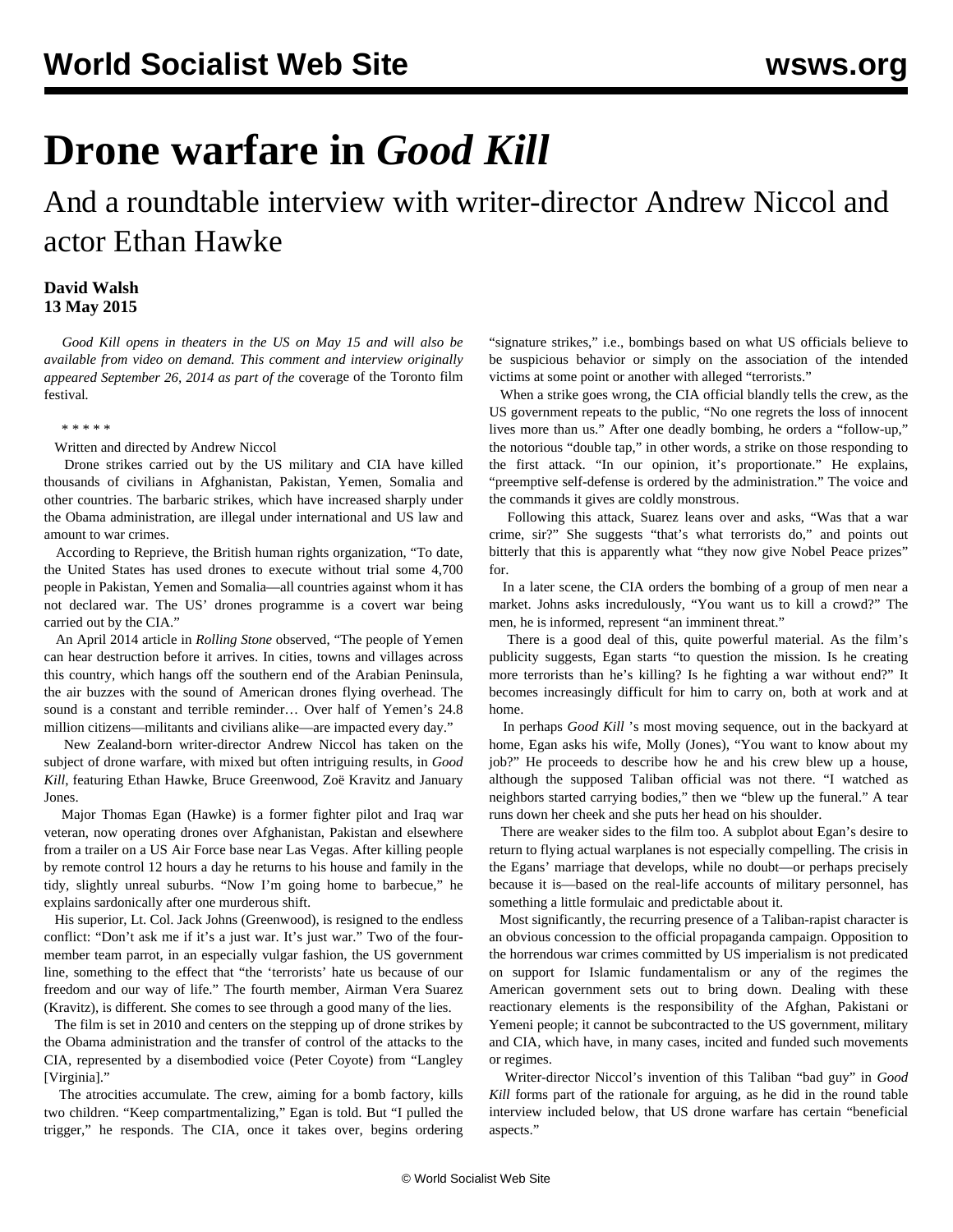Nonetheless, it's to his great credit that Niccol (the writer of *The*

*Truman Show* and writer-director of *Gattaca*, *S1m0 ne* and *In Time* ) undertook this project, in the face of considerable odds. This is the first major US feature film that has attempted to represent this criminal policy and its consequences both for the targeted populations and for the American people, even if the filmmakers (also see below) are not inclined to work out the full implications of their own effort.

## **A conversation with Andrew Niccol and Ethan Hawke**

 I participated, along with a number of other journalists, in a roundtable interview in Toronto September 9 with Andrew Niccol and Ethan Hawke. The following is a slightly edited version of that conversation:

Journalist 1: Was it [*Good Kill*] hard to get made?

 Andrew Niccol: Yes. It's hard to make a military movie without the support of the military. So it means that all of the machinery you have to come up with yourself. I had drone consultants who I would speak to, and I was very lucky to get those ex-drone pilots.

 Journalist 1: So did you approach the US military, and they presumably said, 'No, thanks'?

AN: They just said no. They were polite, but they politely declined.

Journalist 2: In the film, there are "signature strikes."

 AN: This is well documented. I didn't make up the language, that's the language of the CIA. To go, as the character says, from a "personality strike" to a "signature strike." All that means is, if you're standing next to a terrorist, you're most likely a terrorist, so you're fair game. That's your signature.

 Journalist 3: There is a parallel between his [Egan's] home and his work. Was there an attempt to show how detached we are from the consequences?

 AN: This is the new reality for our pilots, our soldiers. They have this schizophrenic life. We've never asked soldiers to do this before in the history of warfare, to go to war from nine to five, and then go home. You have no decompression time, you're going to get up the next day and do the same thing again. So what that does to a pilot's psyche is unimaginable to me.

 Journalist 1: Did you talk to drone pilots who had done what Ethan portrays in the film?

AN: Yes.

Journalist 1: And what sort of effects did they say it had on them?

 AN: There's an interesting aspect to it. I spoke to one sensor operator [who works in tandem with the pilots] who definitely has PTSD [posttraumatic stress disorder], and admits it.

 There are others who almost feel ashamed admitting that they're affected by it. They claim that they can compartmentalize. There are younger drone pilots who would use a joystick, perform their mission over Afghanistan, they're obviously not in Afghanistan, which is another point, then they go back to their apartments in Las Vegas and play video games at night. How do you possibly separate the two? I couldn't do it. Then you're really desensitizing yourself to war.

 Ethan Hawke: What's interesting to me is that this film is about something real. Perhaps the next movie Andrew and I will do together will be a video game. That's where it's going.

 I'm always very interested in where movies are going, where they will be 30 years from now. And where warfare will be. Will all major countries have drones? Will Obama be scared to walk out of his house? Where is this game going?

 No one is talking about these issues. I think it's a very good moment when Zoe [Kravitz] says, 'So, they're handing out [Nobel] peace prizes for this now?' A very good moment.

 David Walsh: I think it's important you've raised these issues. The scene where the CIA official says, 'These operations never happened,' that's an acknowledgement that these are criminal activities, that these are illegal activities.

 AN: It's not necessarily that. The military will say that it's 'national security.'

 DW: They say that, but your film, whether or not you've worked out all its implications, is saying these are or may be criminal activities.

 AN: It's well documented that the US has struck funerals intentionally. For me, that's a step over the line. Of course, they justify it by saying, 'Who goes to a terrorist's funeral except other terrorists?' For me, that's beyond. Also, to strike first responders, something the IRA used to do, that Hamas does, is beyond the pale for me. That's too much.

 I try to tread a straight line, because there are also beneficial aspects to the drone program. The fact that they are so precise, we're not carpetbombing people any more. If we get the right address, and hit a legitimate target, I understand that.

 If you look at ISIS, for instance. There's probably nobody sitting here that would say that the guy who beheads somebody, if you get the right guy…would you not order a drone strike on him?

 DW: But who created ISIS? Who incited Islamic fundamentalism for 50 years, going back to the Muslim Brotherhood?

 AN: Right. That's the other thing that really interests me; Afghanistan is the US' longest war, 13 years. Vietnam was 10. The Iraq war was eight.

DW: Now there's a new Iraq war.

 AN: Exactly, there's a new one coming. When are we going to decide that we shouldn't be in that part of the planet? Or are we ever going to decide that? Is this going to be an endless war? It's a very complicated question and I don't have the answer, but at least we will discuss it, which I think is important. To know what's being done in your name is important.

 EH: With the so-called "war on terror" you really get into Orwellian territory, because who's defining what freedom is and freedom for whom? The people there certainly don't feel free.

 I have a brother who's in the military, and my mother was in the Peace Corps and she works in Bucharest fighting racism against gypsies, trying to get kids in school. One of the things she often talks about is that if you just took all that money, and you just taught all the kids over there, you'd end terrorism so much sooner than by bombing them. That's the kind of peacenik dialog that a lot of people don't want to hear.

 AN: When you speak of the "war on terror," we are terrorizing to achieve those aims. In Waziristan [in northwestern Pakistan and eastern Afghanistan], people won't gather together in groups, even for town hall meetings, because it could be perceived that they're plotting against Western interests.

 So when Ethan's character talks about people being afraid of blue skies because that's when the drones fly, it's true. People don't want to step outside, they don't want to rescue people from a strike… They don't show up, because they're afraid they're going to be hit again.

 DW: That raises the question, is it about "terrorism," or is it about terrorizing an entire population?

AN: Right.

 EH: Or holding an entire population guilty for what a few have done, which is oftentimes what people there do to us as well.

 AN: Every time you kill one terrorist, if you give birth to ten more, it's surely counterproductive.

 DW: Can I ask, is it difficult to make critically minded films? Is there something emerging, or is it just as difficult as ever?

 AN: Oh, it's probably more difficult. Ethan and I were just discussing *Gattaca* [1997 science fiction film, written and directed by Niccol and starring Hawke], we couldn't get that made today at a studio. No way.